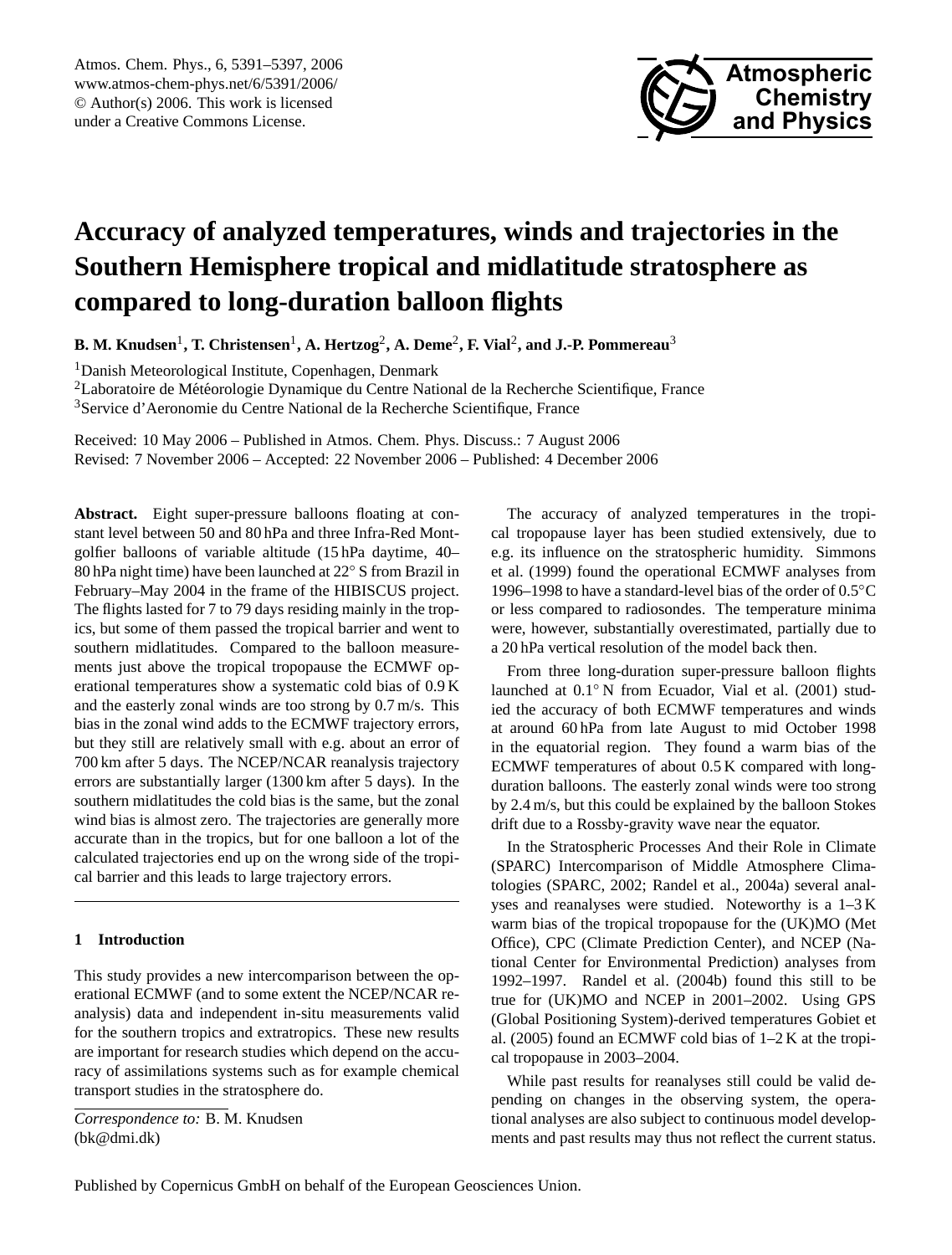

Fig. 1. Temperature variations on super-pressure balloon flights (at 50–80 hPa) as a function of the sun zenith angle. Measured temperatures (noisy curves) exhibit a warm bias during day, which is larger for the largest themistors (grey) than for the smallest ones (black). The temperatures measured with the largest thermistors also show a cold bias during night. The variations shown here are computed with respect to the night time temperatures measured with the smallest sensor (see text). (smooth curves) Correction applied to the raw measurements.

in the region just above the tropical tropopause (50–80 hPa). Trajectories based on NCEP/NCAR reanalyses are also comduration balloon flights back to 1988 will also be submitted In this paper we compare operational ECMWF analyses to long-duration balloon launched from Bauru (22◦ S, 49◦ W) in Brazil in February–May 2004 during the HIBISCUS cam-paign (Pommereau et al., 2006<sup>[1](#page-1-0)</sup>). We compare temperatures, horizontal winds, and trajectories. We primarily analyze data pared. A paper on the ERA-40 reanalyses compared to longto the HIBISCUS special issue (Christensen et al.,  $2006^2$  $2006^2$ ).

#### **2 Long-duration balloon flights**

Eight super-pressure (BP=Ballon Pressuris) and three Infra-Red Montgolfier (MIR) long duration balloons have been flown from Brazil during the HIBISCUS campaign (Pommereau et al., 2006, this special issue). One of the balloons (BP2) failed and a second one (BP3) experienced some problems of transmission which make the data useless. The BPs are spherical constant volume and therefore constant density (isopycnic) balloons made of trilaminated polyester. They were of two sizes: 10 m diameter flying around 55 hPa (19 km) varying a little with the load and 8.5 m diameter at 75 hPa (18 km) that is at or a little above the cold point tropopause. Two of the 6 HIBISCUS BP flights stayed in the tropics, while the 4 others drifted to the southern-hemisphere mid-latitudes.

The scientific payload on BP flights, called Rumba, carries a GPS for location  $(\pm 10 \,\text{m})$  and wind  $(\pm 0.01 \,\text{m/s})$ , a pressure  $(\pm 0.6$  hPa) and two temperature sensors. The data were sampled every 15' and transmitted by the ARGOS satellite data collection system. The temperature sensors are small thermistors (YSI microbeads), with an accuracy of 0.25 K. The sensors are mounted 180° apart on a 1-m boom, hanging 5 m below the gondola. The thermistors are heated by the sun during day and consequently the daytime temperature observations exhibit a warm bias. This bias has been corrected as in Hertzog et al. (2004). On the Hibiscus flights, two kinds of thermistors were used:  $120 \mu m$  diameter and  $240 \mu$ m diameter. As expected, the temperatures measured with the largest thermistors have a larger bias than those measured with the smallest one due to larger radiative cooling and heating (Fig. 1). Night time temperatures measured with the largest sensor are also colder than those measured with the smallest one. This is due to the sensor radiative cooling, which scales as the square of the sensor diameter. With these two sizes, it is possible to roughly estimate the cold bias of the small thermistors night time temperatures as 0.1 K. This small bias is neglected hereinafter and the night time temperatures measured with the small sensors are used in this paper as a reference.

The MIR balloon (Pommereau and Hauchecorne, 1979) is a hot air balloon heated by solar radiation during daytime and infrared radiation from the Earth during night-time. Therefore its altitude varies from around 15 hPa (27 km) during the day to 40–80 hPa (22–18 km) at night depending on the cloud cover, except during the first 3 days before the complete escape of helium used for the initial ascent, when the MIR could be as high as 4 hPa. The position and thus the wind are obtained from GPS just like for the BP balloons. The MIR temperatures have not been used in the present study limited to altitudes close to the tropopause.

Table 1 gives some information on the flights. Among the 6 BPs, one (BP1) was leaking and fell after 13 days. All others stayed in flight until the end of their batteries between 27 and 80 days depending on the energy consumption of the additional passenger payload flown. The three flights BP5, BP7, and BP8 are closest to the tropical tropopause and their average tropical temperatures are 198–199 K. Among the 3 MIR flown, 2 dropped after 7 and 9 days over the South Pacific Convergence Zone. The third flew for 39 days for one and a half circumnavigation of the earth between 20 and  $10^{\circ}$  S.

<span id="page-1-0"></span><sup>1</sup>Pommereau, J.-P., Garnier, A., Goutail, F., et al.: An overview of the HIBISCUS campaign, Atmos. Chem. Phys. Discuss., in preparation, 2006.

<span id="page-1-1"></span><sup>2</sup>Christensen, T., Knudsen, B. M., Pommereau, J.-P., Letrenne, G., Hertzog, A., and Vial, F.: Validation of ECMWF ERA-40 tropical lower stratosphere temperatures and winds with long-duration balloon data, Atmos. Chem. Phys. Discuss., in preparation, 2006.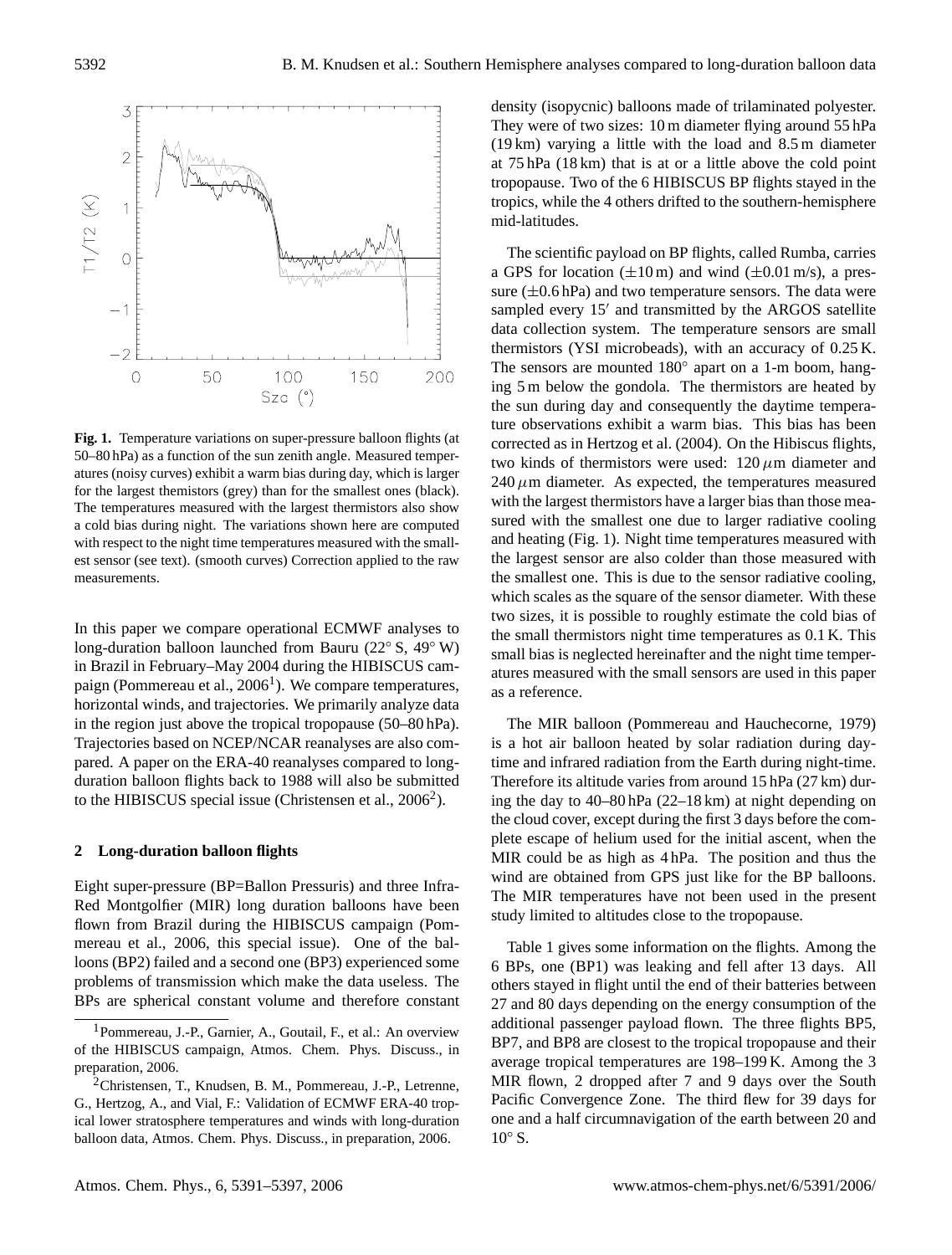**Table 1.** Bauru 2004 long-duration balloon flight data: Start and end day and duration of the part used in the calculations is given. 10–90% quantiles of the pressures and latitude ranges are shown. Mean wind speed for the BP flights is given in last column. Values for the tropical part of BP5-8 are in parenthesis.

| Flight          | <b>Start</b> | End                             | Duration (days) | Pressure (hPa)<br>$(10-90\%$ quantile) | Latitude<br>$(^\circ S)$ | Mean wind $(m/s)$ |
|-----------------|--------------|---------------------------------|-----------------|----------------------------------------|--------------------------|-------------------|
| BP <sub>1</sub> | 6 Feb        | 19 Feb                          | 12.42           | $54 - 55$                              | $20 - 24$                | 10.5              |
| BP4             | 29 Feb       | 19 May                          | 79.00           | $52 - 54$                              | $12 - 24$                | 11.2              |
| BP <sub>5</sub> | 6 March      | 14 April<br>$(10$ April)        | 38.67 (4.25)    | $73 - 84(73 - 75)$                     | $21 - 79(27)$            | 11.9(9.5)         |
| BP <sub>6</sub> | 7 March      | 2 May<br>$(17 \text{ March})$   | 55.58 (10.17)   | $58 - 64(57 - 59)$                     | $21 - 76(28)$            | 14.8(9.0)         |
| BP7             | 10 March     | 6 April<br>$(18 \text{ March})$ | 26.92 (8.58)    | $74 - 85(73 - 75)$                     | $20 - 77(27)$            | 14.2(8.5)         |
| BP8             | 11 March     | 5 April<br>$(18 \text{ March})$ | 24.50 (6.58)    | $69 - 79(68 - 71)$                     | $18-(27)$                | 14.8(10.0)        |
| MIR SAOZ1       | 6 Feb        | 14 Feb                          | 8.67            | $15 - 45$                              | $18 - 23$                | 26.0              |
| MIR SAOZ2       | 27 Feb       | 5 April                         | 37.92           | $16 - 41$                              | $8 - 22$                 | 15.4              |
| MIR mLidar      | 11 March     | 19 March                        | 7.25            | $13 - 29$                              | $21 - 24$                | 19.4              |



Fig. 2. Histograms of differences between ECMWF analyses and Rumba observations (analyzed – observed): (left) temperature, (center)<br>zonal velocity (right) meridional velocity zonal velocity, (right) meridional velocity.

## **3 Analyses**

The ECMWF operational analyses in 2004 are produced by a 4-D variational analysis (Rabier et al., 2000) and are used at 6 hourly resolution. ECMWF T511 fields were extracted at the 60 model levels (spacing ∼1.4 km) in a 1.5◦×1.5◦ latitudelongitude grid (from a T79 truncation) and interpolated linearly in between. The interpolation in the vertical is done log-linearly in pressure. The top level is 0.1 hPa (∼60 km). The integration scheme is a 2nd order Runge-Kutta scheme with a time step of 30 min (BP) or 10 min (MIR). Such an integration should give rise to much smaller errors than other errors connected to trajectory calculations such as analyses or interpolation errors (Knudsen and Carver, 1994).

The 6-hourly NCEP/NCAR reanalyses (Kalnay et al., 1996; Kistler et al., 2000), which are produced by a 3-D variational analysis, were used in a T62 truncation with 28 levels in the vertical up to 10 hPa. Contrary to the ECMWF trajectory calculation the NCEP/NCAR trajectories use cubic spline interpolation in space and time and a fourth order Runge-Kutta scheme with a time step of half an hour.

#### **4 Temperatures and winds**

In this section, we compare the ECMWF operational analysis with the observations gathered during the BP flights by the Rumba gondola. The Rumba temperature measurements on the BP balloons shows a warm bias during daytime, which has been corrected. Figure 2 shows the histogram of differences between ECMWF and observed temperature, zonal and meridional wind using 6-hourly ECMWF data. The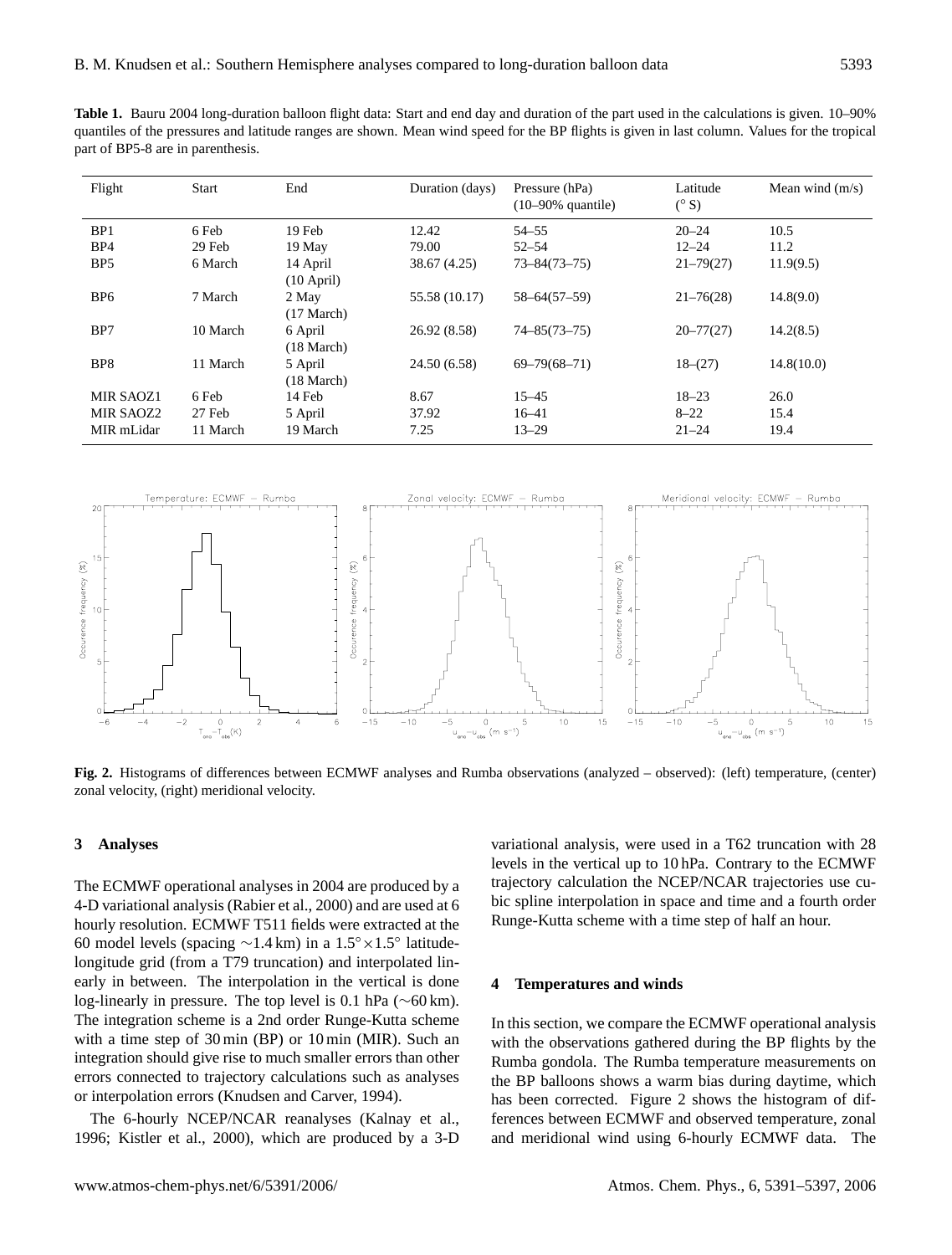

Fig. 3. BP4 flight track (thick red: 1st revolution, blue: 2nd revolution) along with 24 hourly calculated trajectories up to 20 days duration (orange: 1st revolution, cyan: 2nd revolution).

al. (2005), who used GPS-derived temperatures, also indimean bias of ECMWF relative to the balloon measurements is −0.9 K and the standard deviation is 1.3 K independent of whether it is from day or night and tropics or mid-latitudes. This cold bias of the ECMWF temperatures is in agreement with comparisons to radiosondes at 100 hPa and started already in the 1998 analyses (Simmons, 2003). The bias is also seen in comparisons with GPS-derived temperatures (Gobiet et al., 2005). Vial et al. (2001) found a warm bias of about 0.5 K around 1 September 1998, at 60 hPa (20 km). This does not disagree with the present results since the flights they studied were closer to the equator. Actually Gobiet et cate a warm bias at 20 km close to the equator.

The ECMWF zonal (meridional) velocity has a mean bias of  $-0.4$  (0.0) m/s and a standard deviation of 3.1 (3.5) m/s. If the comparison is limited to the data collected in the tropics (0–30◦ S), the bias of the zonal velocity is −0.7 m/s, indicating that the ECMWF tropical easterlies are too strong. A spectral analysis (not shown) has shown that much of the scatter in these comparisons is due to meso- and short-scale inertia-gravity waves, which the ECMWF analysis has difficulties in capturing. These waves are more frequent at the tropical tropopause than above.Several factors can explain that the inertia-gravity waves are not well represented by ECMWF: The first is that at the BP flight altitude, the ECMWF vertical resolution was about 1 km in 2004, while the dominant vertical wavelength of gravity waves in the lower stratosphere is about 2 km. The vertical resolution was thus a bit too short to fully resolve those waves. The second is that analysis outputs are stored every 6 h, which is an undersampling of the model time resolution. Gravity waves, which have periods of about 1 day, may be damped by this undersampling. The third is that a major source of gravitywaves in the tropics is convection, which is parameterized in the ECMWF model, so that the model may miss the physical processes that generate the waves.

## **5 Trajectories**

To assess how accurate calculated trajectories are, trajectory calculations (Knudsen et al., 2001; Knudsen and Carver, 1994; Hertzog et al., 2004) were started every 2 h along the flight track. In each time step the trajectories calculated for the BP flights were forced to a pressure lying on the same isopycnic (constant density) surface as the balloon. Thereby the vertical motion of the trajectories is taken care of. The trajectories for the MIR flights were forced to balloon pressure. Figure 3 shows the flight track for the 79 day long BP4 flight, and every 12th of the calculated trajectories. Most calculated trajectories stay in the tropical reservoir (i.e. the region between the northern and southern tropical edges) except for a few. One of the trajectories even moves to the Antarctic, just like some of the other BP balloons did. This does not necessarily indicate that the analyzed tropical barrier is leakier than the real, since trajectory errors could bring the calculated trajectories to regions where transport out of the tropical reservoir does occur. In agreement with the previous section, this figure also shows that the major part of the wave perturbations seen on the BP4 trajectory is not caught by the ECMWF analyses. We have tried to run trajectories at the highest possible resolution  $(0.5° \times 0.5°)$  from a T511 truncation) for the second revolution of the balloon (not shown). This leads to small changes in the calculated trajectories, but the major part of the wave pertubations are still not cought.

The horizontal balloon velocity is a very good approximation of the horizontal air velocity (Vial et al., 2001). In order to mimic the balloon behaviour in the vertical, isopycnic trajectories were computed for BP, while MIR trajectories were obtained by forcing the pressure to the observed balloon pressure. With this method only horizontal trajectory errors can be addressed, but these are in fact the most important ones if the vertical transport is calculated with a state-of-the-art radiation code (Knudsen et al., 2001).

Special attention has been attributed to the 79 day long BP4 flight, which remained in the tropics. Figure 4 shows the average spherical distance between the calculated and observed trajectory as a function of trajectory duration. The standard error on the average is calculated with lag 2 h autocorrelations taken into account and are indicated by the shading. The errors for the NCEP/NCAR reanalyses are based on trajectories started every 12 h and are calculated under the assumption that the autocorrelations are the same as for the ECMWF trajectories. The NCEP/NCAR reanalyses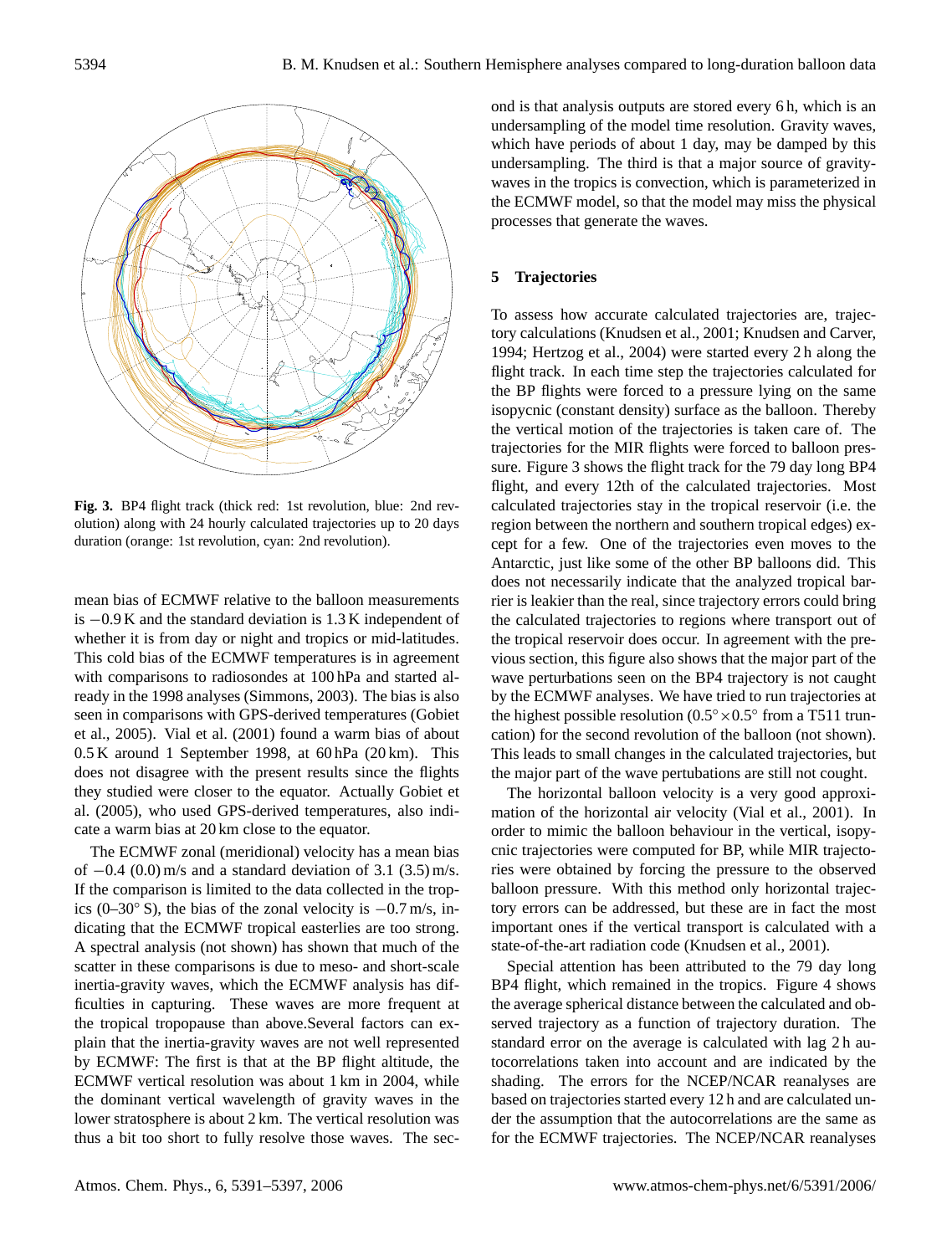NCEP/NCAR

NCEP/NCAR BP4

 $ECMWF =$ 



Tropical trajectory errors in 2004

 MIR SAOZ1 MIR SAOZ2 MIR mLidar BP1 BP4 BP5 BP6 BP7 BP8

ECMWF:

Spherical distance (km)

Spherical distance (km)

0 5 10 15 20 Duration (days)

trajectory errors are larger than the ECMWF errors at the 68% confidence level except for durations of 5.25–8.25 days, even though the shadings overlap. For durations larger than about 10 days the shadings do not overlap indicating that the differences are significant with more than 68% confidence. The difference is only significant at the 95% confidence level for a duration of 12 h. The coarse vertical resolution of the NCEP/NCAR reanalyses could be responsible for the differences. Another contributing factor could be increased dynamical consistency of the ECMWF 4-D variational data assimilation, where departures of observations from a forecast in a 12 h time window are minimized.

flights in 2004. The balloons leaving the tropics were only Figure 4 also shows the trajectory errors for all other used until the zero wind line was crossed at about 27◦ S. The MIR data are only used after the time when the pressure permanently is larger than 10 hPa (except that the MIR mLidar does reach a minimum pressure of 9.2 hPa). The MIR balloons run at higher altitudes than the BP. In the Arctic trajectory errors increase with altitude (Knudsen et al., 2001) due to e.g. the decreasing number of radiosondes and their increasing errors. Judging from the trajectory errors on the longest MIR and BP flights there is no increase with height in the tropics. This result could, however, be influenced by the reduced occurrence of atmospheric waves, which ECMWF has difficulties in catching, along the higher-altitude MIR flights. The longest MIR and BP flights have 3.7 times more calculated trajectories of duration 5 days than all the other flights together. Therefore we can concentrate on these two longest flights. The results of the other flights do not seem to be significantly different due to the large confidence limits on



Extratropical trajectory errors in 2004

 BP5 BP6

6000

**Fig. 5.** Mean extra-tropical trajectory errors for the 2004 flights. Thin dashed lines give 68% confidence limits on the means. For comparison the tropical flight BP4 is included.

these other flights. The trajectory error in the zonal (meridional) direction is defined as the spherical distance at fixed balloon latitude (longitude). For the BP4 flight the trajectory errors are a factor of 2.4 larger in the zonal direction than in the meridional direction after 5 days. This is partially caused by the bias in the zonal wind.

tory errors relative to the trajectory length (Relative Spherical In the Arctic the trajectory errors are approximately halved being about 270 km after 5 days (Hertzog et al., 2004). This is primarily due to the bias in the meridional wind. This bias may be due to the reduced number of radiosondes and the break-down of geostrophy in the Tropics, which makes it difficult to transform satellite observations of temperature related quantities to winds. In principle it should be possible to correct for such a bias and thereby reduce the trajectory errors. In the Arctic wind speeds are much larger, so trajec-Distance = RSD) are much smaller.

The trajectory errors after 2 h are a good measure of the errors of the vector wind. For the tropical part of the BP flights it can be transformed to an average vector wind difference of −0.86 m/s, which agrees quite well with the results found in Sect. 4. For the MIR flights the result is −0.58 m/s, indicating a slightly reduced wind error at higher altitudes in the lower stratosphere.

Figure 5 shows the spherical distance between the calculated and observed trajectories for the extratropical part of the flights BP5-8 (i.e. after the time when the zonal wind turned zero). The calculated trajectories were cut-off at 79.5◦ S. In case of missing trajectories due to this cut-off uncertainties were not calculated. The last 12.75 days of the BP8 flight were removed to avoid trajectories to be cut-off. For the BP5 flight the trajectory errors are comparable to the tropical errors for BP4 for trajectory durations up to 5 days. Much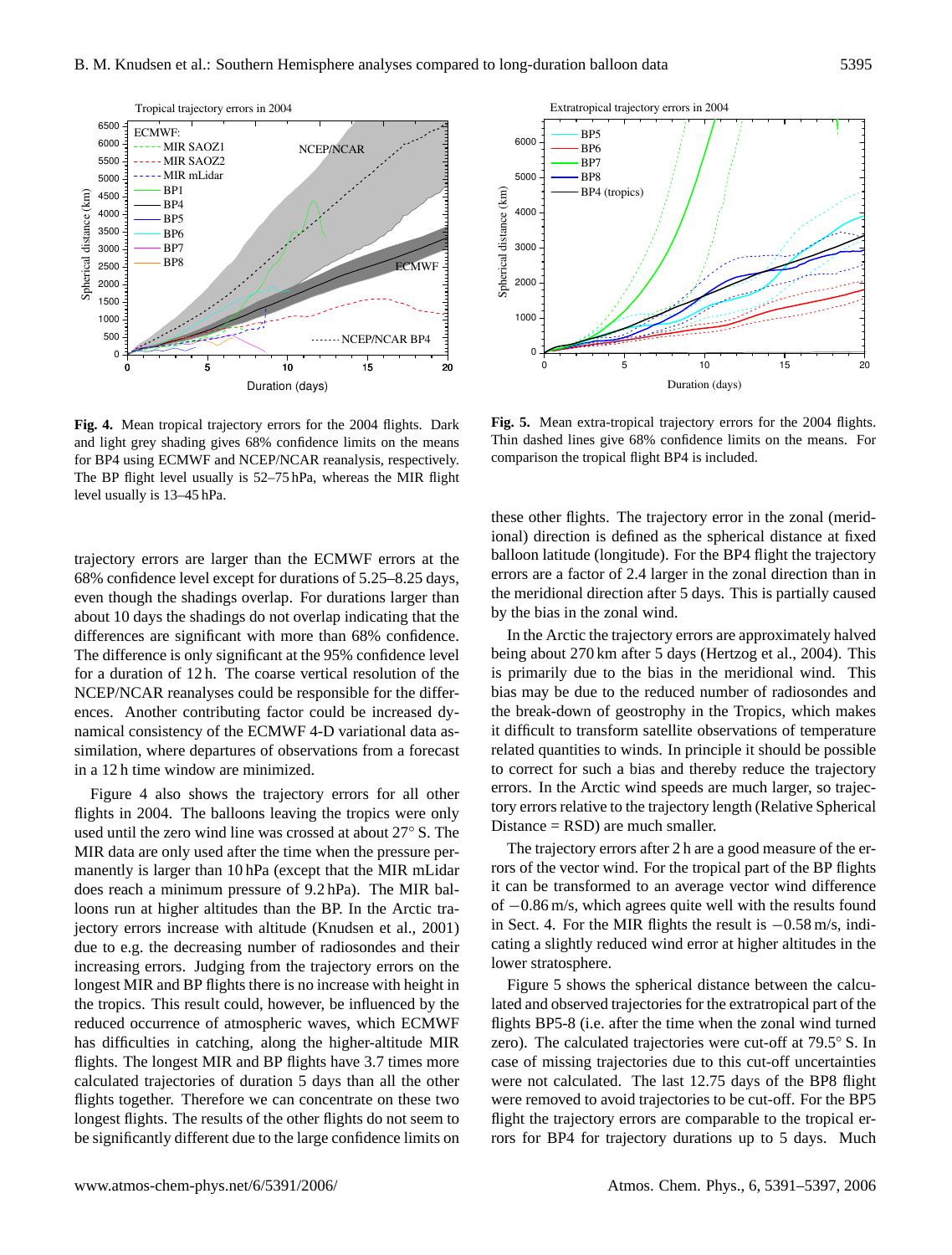

Fig. 6. BP7 extratropical flight track (thick red line) along with 12 lines). hourly calculated trajectories (thin orange lines).

larger errors occur for the BP7 flight. As seen on Fig. 6 this is due to a substantial part of the calculated trajectories staying in the tropics, whereas the balloon moves towards the South Pole. These trajectories of course have very large errors, but the average error is in fact not significantly larger than the errors of the other flights at 95% confidence due to very large error bars.

ses. In this case the trigger was probably a situation with Trajectories close to a flow barrier like the tropical barrier can thus have large errors, because unavoidable small errors can push the calculated trajectory to the wrong side of the barrier or the barrier can be misplaced in the analyvery low wind speeds as depicted in Fig. 7. New trajectories were started every 12 h from the red crosses. The balloon makes a loop, which is not caught by the ECMWF trajectories. The arrows show the 80 hPa wind field at the time when the balloon passes the cross in the loop. Situations of low wind speeds are critical for trajectory calculations since the errors on the analyzed wind do not go to zero as the wind speed does (Knudsen et al., 2001). Most of the trajectories started before or during the loop thus take a more northerly course and end up in the tropics, while most of the trajectories started afterwards move towards the South Pole. Most of the other balloon flights also encountered low wind speeds, but this did not lead to so large trajectory errors because it did not push such a large number of trajectories to the wrong side of a flow barrier.

The ECMWF reanalysis, ERA-40, temperatures show a smaller systematic cold bias around 60 hPa of 0.5 K compared to long-duration balloon flights close to the equator





Fig. 7. Close-up of the BP7 flight track when passing South America (thick red line) and 12 hourly calculated trajectories (thin orange lines) started from the red crosses. Horizontal winds are shown as arrows with a scale such that the north-south distance between the arrow centres equals  $20 \text{ ms}^{-1}$ .

in 1998 (Christensen et al.,  $2006^2$  $2006^2$ ). For these flights the trajectory errors are about 1000 km after 5 days, which is possibly due to Rossby-gravity waves which ERA-40 is unable to catch. Flights at higher altitudes have trajectory errors of about 500 km after 5 days, which is more in line with the results for the ECMWF operational analyses shown in this paper.

## **6 Conclusions**

tic, but there the wind speeds are much larger. The ECMWF operational temperatures in 2004 show a systematic cold bias of 0.9 K just above the tropical tropopause (50–80 hPa). The easterly zonal winds in this region are too strong by 0.7 m/s. In the southern extratropics the temperature bias is the same and the zonal wind has almost no bias. After 5 days the average trajectory error is about 500 km, when discarding one balloon flight with very large errors. This is true for both the tropics and southern extratropics and also for tropical flights at about 13–45 hPa. The absolute trajectory errors are not much larger than the errors in the Arc-

*Acknowledgements.* ECMWF and NCAR/NCEP are thanked for supplying meteorological data. The balloons were operated by the Centre National d'Etudes Spatiales in cooperation with the Institute of Meteorology of the State University of Sao Paulo in Brazil, which are gratefully acknowledged. This work was done within the HIBISCUS and SCOUT-O3 projects funded by the European Commission.

Edited by: R. MacKenzie

## **References**

Gobiet, A., Foelsche, U., Steiner, A. K., Borsche, M., Kirchengast, G., and Wickert, J.: Climatological validation of stratospheric temperatures in ECMWF operational analyses with CHAMP radio occultation data, Geophys. Res. Lett., 32, L12806, doi:10.1029/2005GL022617, 2005.